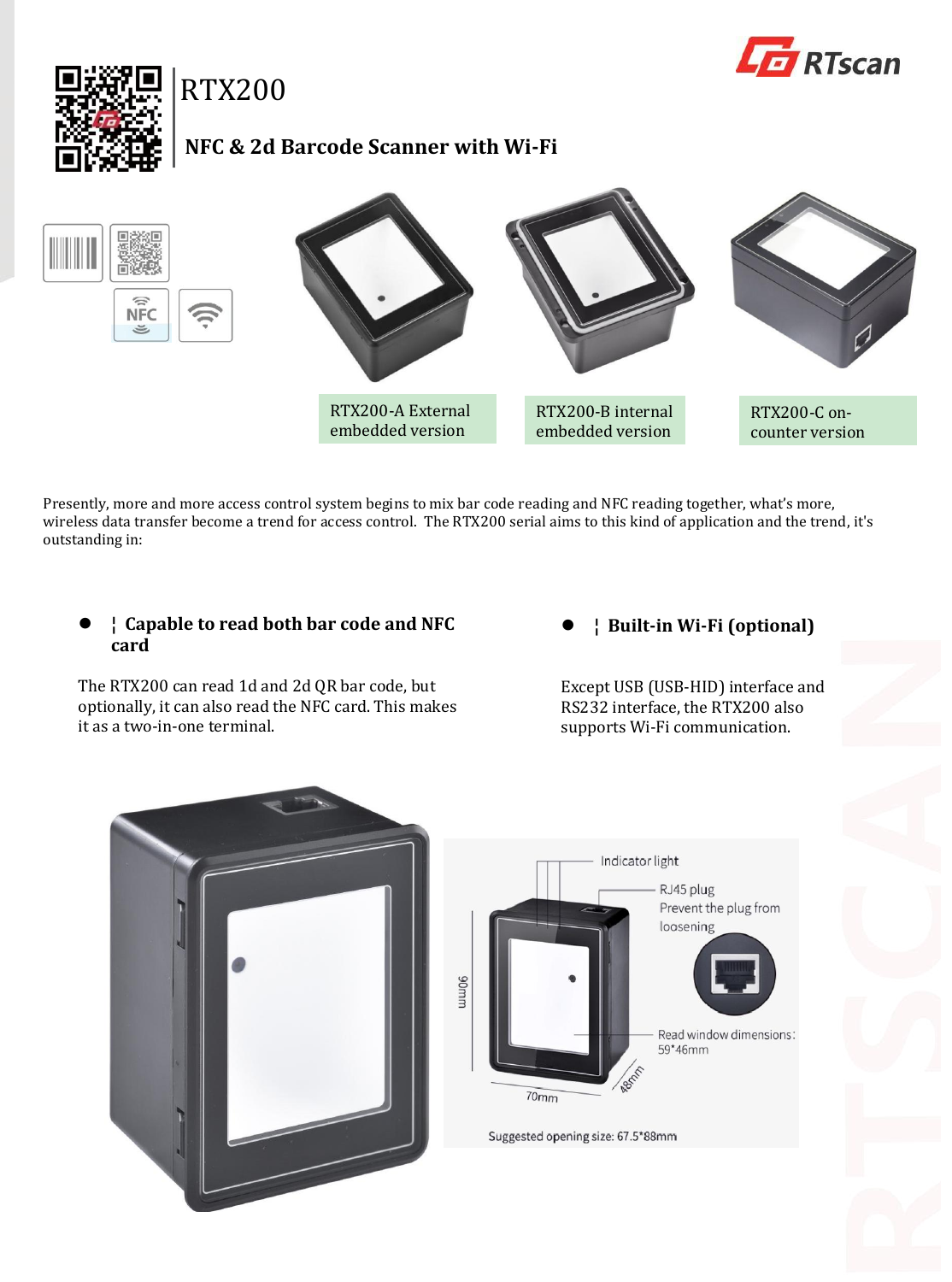

## **¦ Buckle design for easy installation**

Use quick installation buckle on both sides, no screws required. Easy to be installed.





**RTX200-A**

## **¦ Two installation methods**

Tighten the nut from the back through the hole inside diameter, or crew the column directly through the scanner to fix the round hole internal diameter





**¦ Simple desktop type, easy to use**

On-counter-barcode-scanner with bracket (optional)





**RTX200-C**